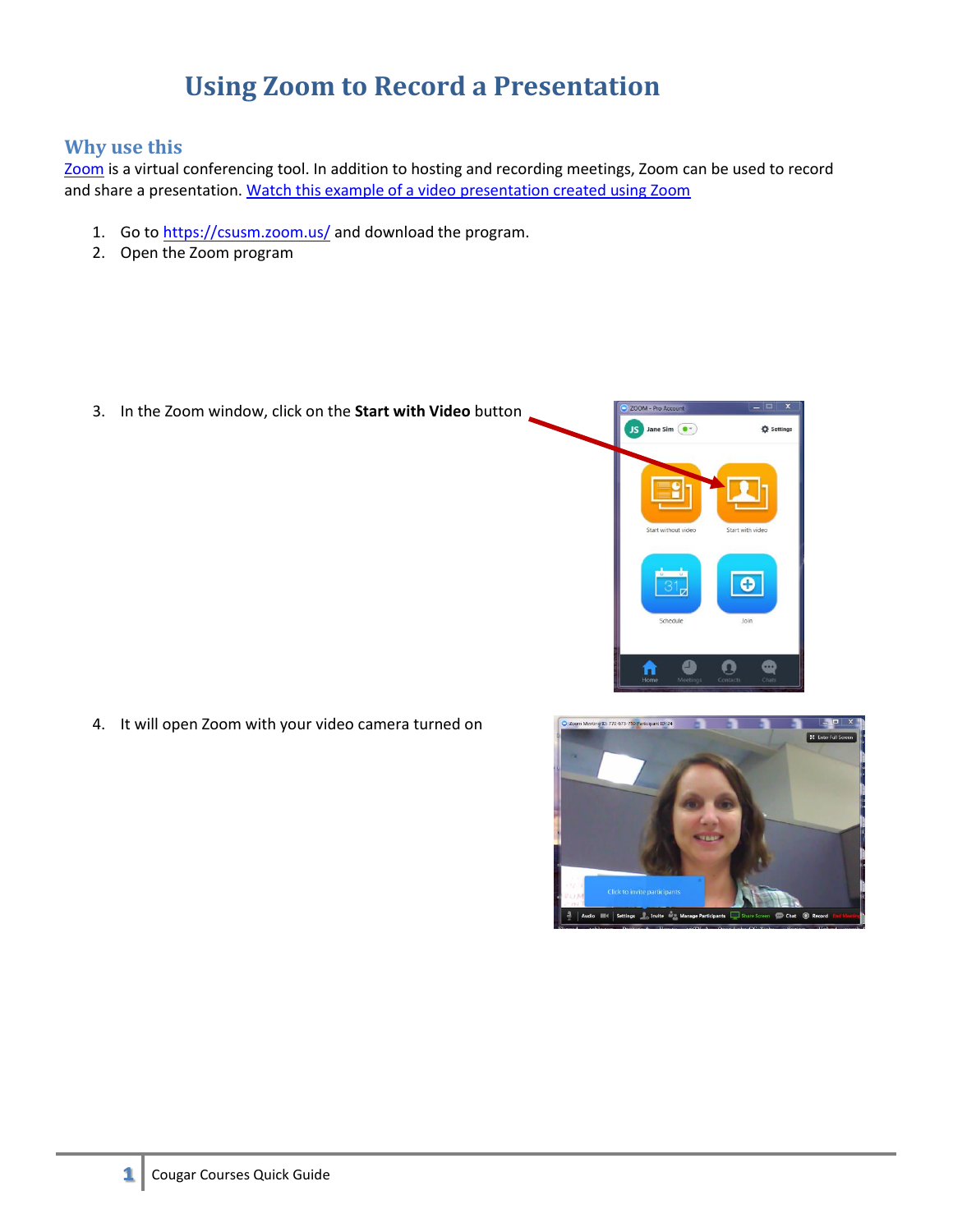5. On the bottom left, click on the **Audio** button to test your mic and speaker



- 6. Open the PowerPoint Presentation
- 7. Click to Share Screen **Share Screen** button

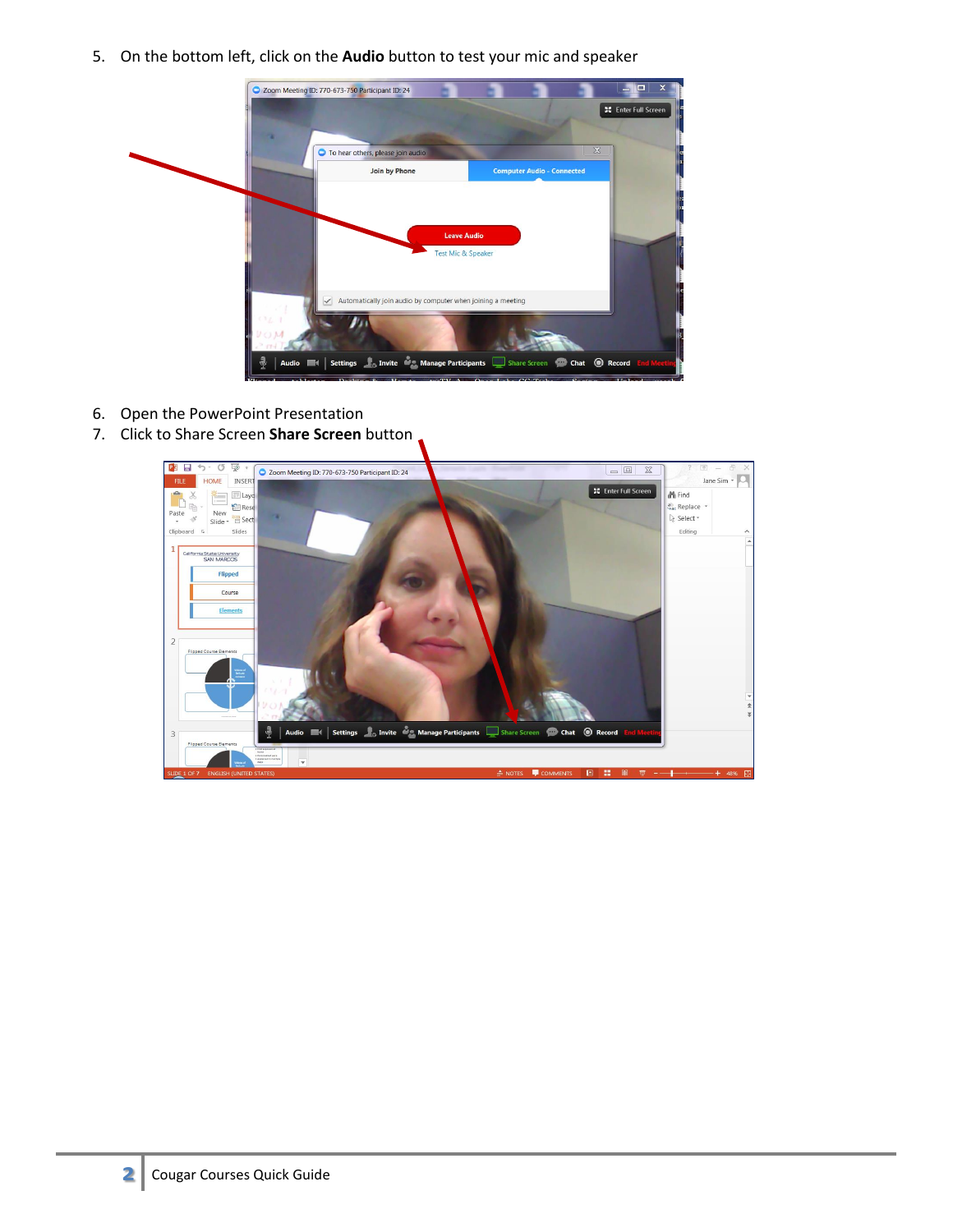8. Select the PowerPoint presentation window and click on the **Share Screen** button

| $\cdots$<br><b>Street Administration when the acceptance of the</b>                                                                                                                                      |                     |
|----------------------------------------------------------------------------------------------------------------------------------------------------------------------------------------------------------|---------------------|
|                                                                                                                                                                                                          |                     |
| iPhone/iPad<br><b>Desktop</b>                                                                                                                                                                            |                     |
| cannon assets control note and<br>E<br>THE R. P. LEWIS CO., LANSING.<br>÷.<br>11 World<br>FITE RAIN HORS<br><b>Affirms that a location</b><br>卣<br><b>Flipped</b><br>$\infty$<br>▣<br>Course<br>(lewern) |                     |
| Flipped_Course_Elements-1.pp<br>Capture Saved<br>ZOOM - Pro Account                                                                                                                                      |                     |
| > Advanced Options                                                                                                                                                                                       | <b>Share Screen</b> |

- 9. You will see your screen appear with green around it
- 10. Roll your mouse over the top if the screen where you see a green button
- 11. Roll over to the three dots above **More** then choose **Start Recording** for the list

|       |       |  |                             |                   |                   | $-0.0.0$ |  |
|-------|-------|--|-----------------------------|-------------------|-------------------|----------|--|
| TRANK | Pause |  | Share a New Window Annotate |                   | Mute Stop Video   | More     |  |
|       |       |  | ID: 770-673-750             |                   | <b>Stop Share</b> |          |  |
|       |       |  |                             | √ Play Narrations |                   |          |  |

- 12. Use the down arrow to advance your slides as you present your presentation
- 13. When you are finished, roll your mouse over the top of your screen where you see a green button
- 14. Roll over the three dots above **More** and choose **Stop Recording** from the list

|                                    |                    |                 | J    |                   |      |  |
|------------------------------------|--------------------|-----------------|------|-------------------|------|--|
| Pause<br><b>TRANC</b>              | Share a New Window | Annotate        | Mute | <b>Stop Video</b> | More |  |
|                                    | ID: 770-673-750    |                 |      | <b>Stop Share</b> |      |  |
|                                    |                    | Play Narrations |      |                   |      |  |
| 15. Click on the Stop Share button |                    |                 |      |                   |      |  |

Ш G ą  $\blacksquare$ ... Pause **Share a New Window Annotate Mute Stop Video More** TRANS ID: 770-673-750 **Stop Share**  $\frac{4}{3}$ **Play Narrations**